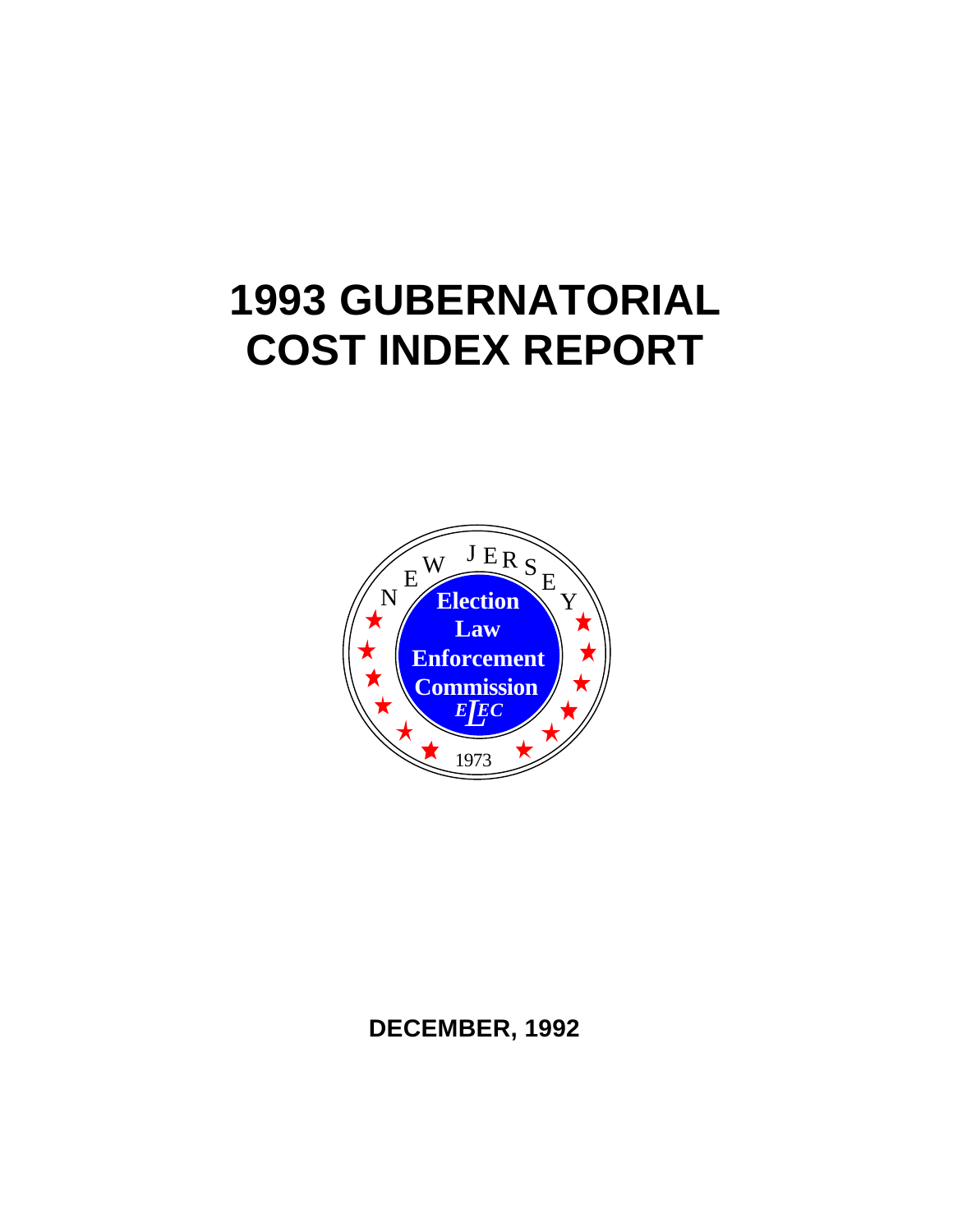

## S*tate of New Jersey*

# **ELECTION LAW ENFORCEMENT COMMISSION** FREDERICK M. HERRMANN, PH.D NATIONAL STATE BANK BLDG., 12th FLOOR

28 W. STATE STREET, CN 185 TRENTON, NEW JERSEY 08625-0185 (609) 292-8700

EXECUTIVE DIRECTOR

JEFFREY M. BRINDLE DEPUTY DIRECTOR

GREGORY E. NAGY LEGAL DIRECTOR

EDWARD J. FARRELL COUNSEL

December, 1992

Dear Members of the Legislature:

Pursuant to its statutory mandate, the Commission presents to you the first "Gubernatorial Cost Index Report." This document is another in a long line of pioneering steps in New Jersey's Gubernatorial Public Financing Program.

In prior years the Commission reported to the Legislature on the costs of New Jersey gubernatorial campaigns and the adequacy of the limits and thresholds contained within the public financing law. As a result of the 1989 amendments to the New Jersey Campaign Contributions and Expenditures Reporting Act (N.J.S.A. 19:44A-1, et seq.), the Commission is required to adjust those limits and thresholds based upon the Commission's determination of an index of costs relevant to gubernatorial campaigns.

The Commission believes that the campaign cost index and the adjustment process are not only innovative but unique to New Jersey. The cost index insures that the Gubernatorial Public Financing Program remains responsive to changes in the economy and therefore to the needs of gubernatorial candidates. The program therefore serves the interest of the citizens of New Jersey.

With this report, the Commission takes another stride in maintaining the national reputation of New Jersey's Gubernatorial Public Financing Program.

Owen V. McNany, III, Chairman

- Certa -

Stanley G. Bedford, Commissioner

\_

\_ David Linett, Commissioner

OWEN V. McNANY. III CHAIRMAN

STANLEY G. BEDFORD **COMMISSIONER** 

> DAVID LINETT COMMISSIONER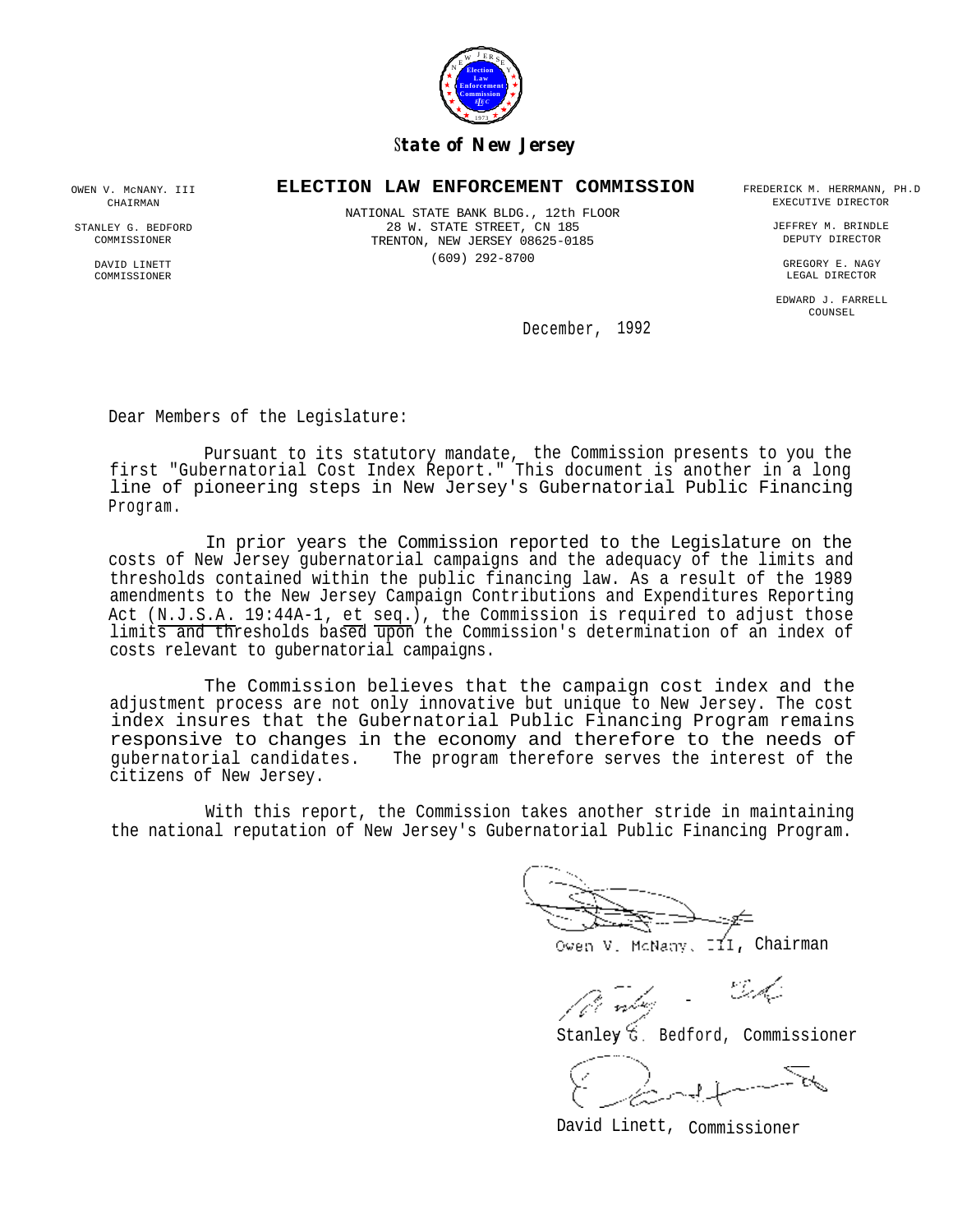#### **ACKNOWLEDGEMENTS**

The preparation of this first Gubernatorial Cost Index Report rests upon past as well as current Commission efforts. The historical analysis by the Commission and the staff of the gubernatorial public financing program of gubernatorial elections from 1977 through 1989 was the necessary basis for this work. The Commission therefore wishes to acknowledge the efforts of all those staff members, past and present, whose work is reflected here.

Director of Public Financing and Associate Legal Director Nedda Gold Massar authored this study. Her outstanding work administering the 1989 program as well as her efforts on this report and her analysis of the 1989 election previously published by the Commission are major contributions to the success of New Jersey's nationally acclaimed gubernatorial public financing law.

The Commission's 1988 "Gubernatorial Cost Analysis Report" prepared by Commission Deputy Director Jeffrey M. Brindle was the theoretical and analytical foundation for this document. His support and the review, editing and continuous guidance provided by Executive Director Frederick M. Herrmann and Legal Director Gregory E. Nagy made this report possible.

Economic data was graciously provided to the Commission by the staff of the Office of Economic Research of the New Jersey Department of Commerce. Valuable historical information and direction were supplied by Rodney Nebocat and Robert Coen of McCann-Erickson, Inc.

Without the talents of Senior Secretary Josephine Hall, this text could never have been produced in its polished, professional fashion.

Additional research efforts were provided by Commission Researcher Steven B. Kimmelman. Thanks also must go to Ruth Ford for her clerical support and to Elizabeth Michael for her invaluable assistance.

 For further information about gubernatorial public financing in New Jersey and related campaign finance issues, the Commission recommends the "COGEL Campaign Financing and Lobbying Bibliography" compiled by Executive Director Herrmann.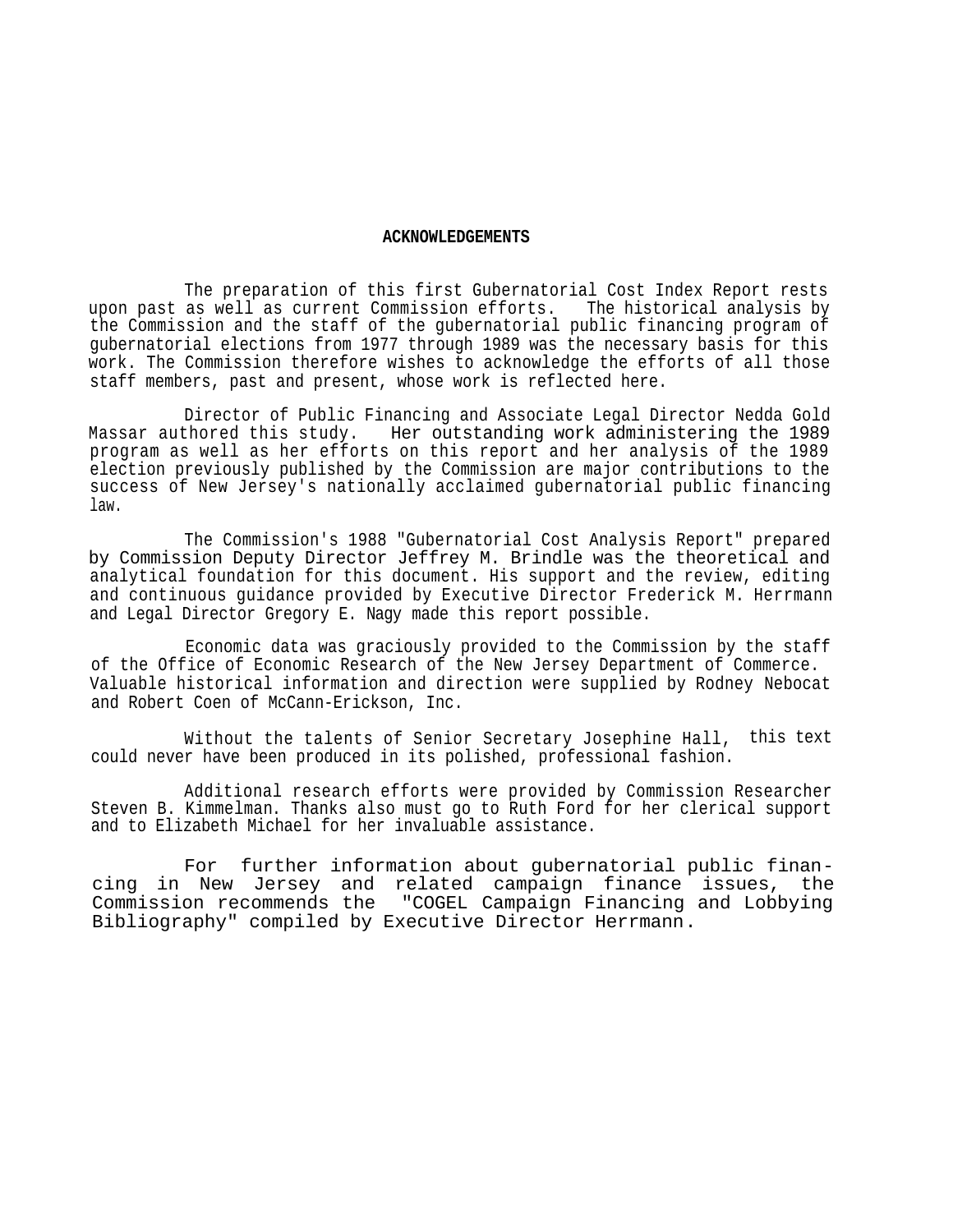# **TABLE OF CONTENTS**

|              | The Gubernatorial Campaign as Consumer:                                                                                        |  |  |  |  |  |  |  |
|--------------|--------------------------------------------------------------------------------------------------------------------------------|--|--|--|--|--|--|--|
|              |                                                                                                                                |  |  |  |  |  |  |  |
|              | Cost Changes: Other Campaign Expenditures                                                                                      |  |  |  |  |  |  |  |
|              | Calculation of the 1993 Gubernatorial                                                                                          |  |  |  |  |  |  |  |
|              |                                                                                                                                |  |  |  |  |  |  |  |
| Tables       |                                                                                                                                |  |  |  |  |  |  |  |
| $\mathbb{L}$ | Major Expenditure Components as a Percentage<br>of Total Campaign Expenditures: 1973-1989                                      |  |  |  |  |  |  |  |
| II           | Comparison of Expenditures by Type of<br>Expenditure (Net) for 1985 and 1989 General<br>Election Gubernatorial Publicly-Funded |  |  |  |  |  |  |  |
|              | III Cost-Per-Thousand Mass Communication Percentage                                                                            |  |  |  |  |  |  |  |
| IV           | Consumer Price Index for All Urban Consumers:                                                                                  |  |  |  |  |  |  |  |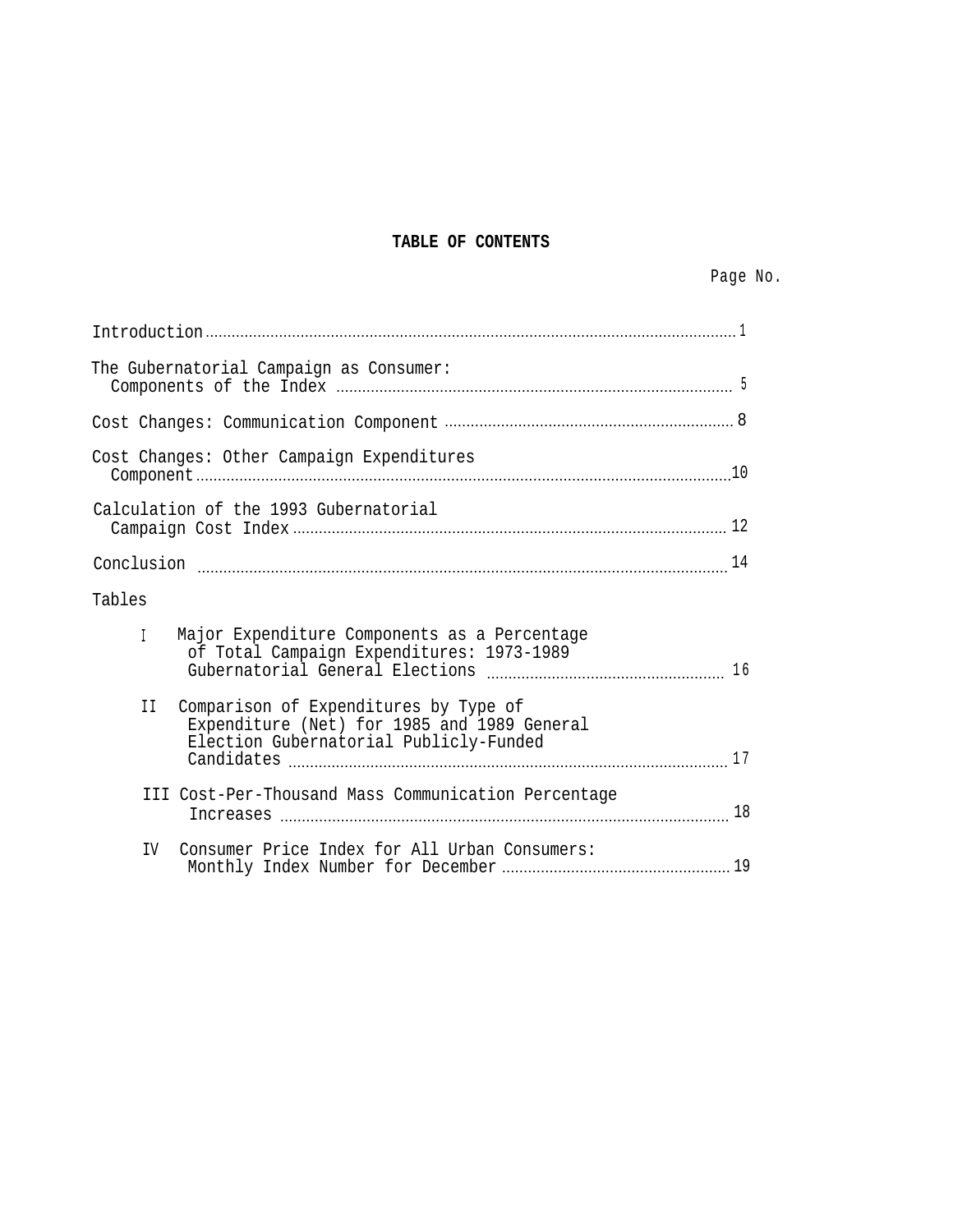#### **1993 GUBERNATORIAL COST INDEX REPORT**

#### **INTRODUCTION**

New Jersey's Gubernatorial Public Financing Program was at the forefront of campaign finance reform when it operated in 1977 as the first such State program in the nation. The program remains crucial in New Jersey where it continues to fulfill the statutory mandate to provide public funds promptly to qualified candidates so that they may conduct their campaigns free from the improper influence of large contributions and so that candidates of limited financial means may seek election to the office of Governor.

Amendments contained in legislation enacted on January 21, 1989, have further contributed to the nationally-recognized and innovative reputation of New Jersey's gubernatorial public financing program. As a response to information developed by the Commission concerning the costs of gubernatorial campaigning in New Jersey over the period 1981 to 1989 and contained in the Commission's June, 1988 ''Gubernatorial Cost Analysis Report,'' not only did the new law adjust upward for 1989 the various limits and thresholds contained in the statute to account for inflation, but the amendments also mandated that the Commission establish a weighted, quadrennial campaign cost adjustment mechanism for future publicly-financed gubernatorial elections. This action was a pioneering and major accomplishment.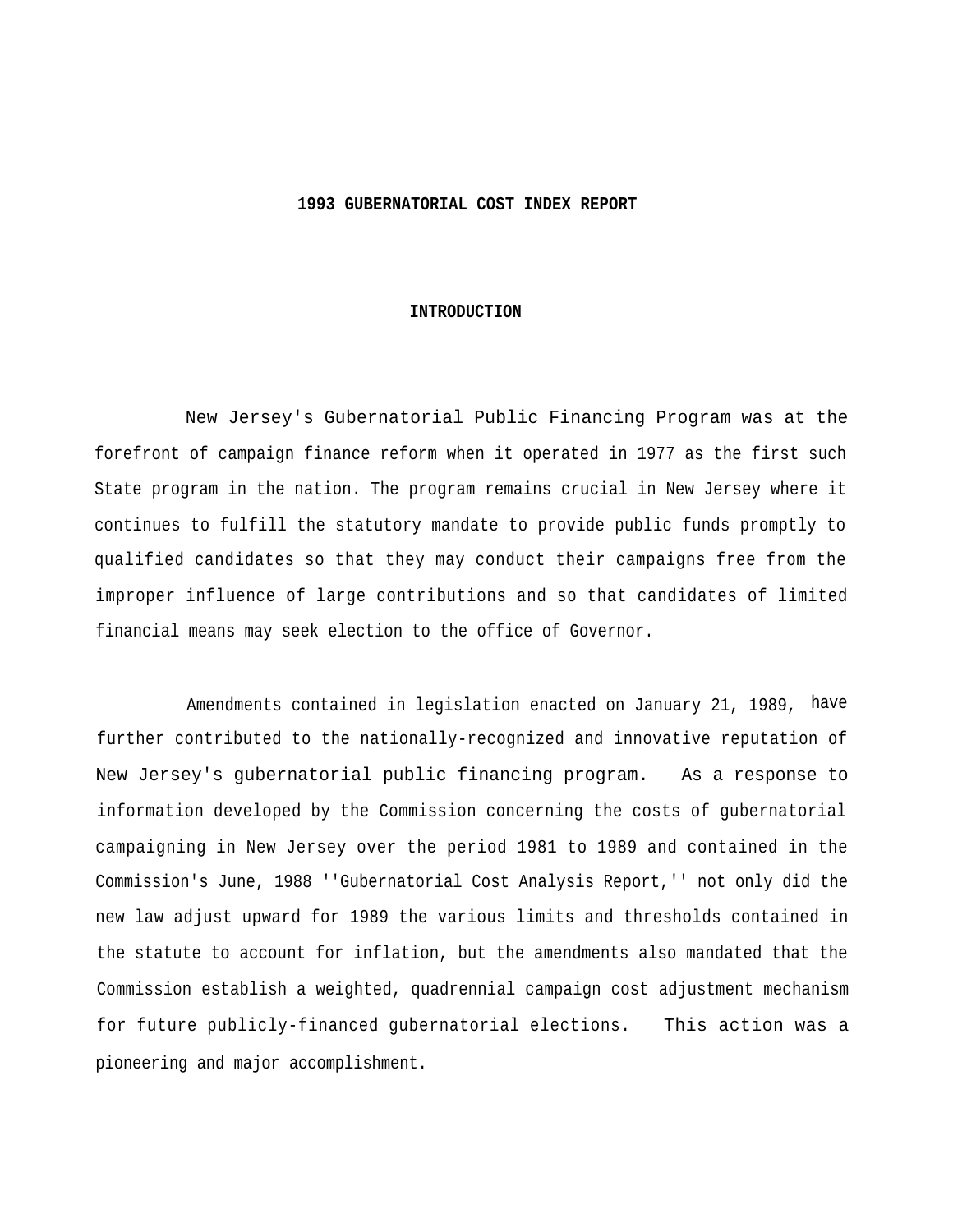For the gubernatorial elections of 1985 and 1989 , the statute had required the Commission to report to the Legislature on the adequacy of the contribution and expenditure limits and to provide recommendations, if economic conditions dictated, for changing those limits. To make the gubernatorial public financing program responsive to the economy therefore required intervention by the Legislature to amend the statutory limits and thresholds.

Based upon the model established in the Commission's 1988 Report, the new statutory language makes the Commission responsible for the production of:

> an index reflecting the changes occurring in the general level of prices of particular goods and services, including but not limited to goods and services within such categories of expenditure as mass media and other forms of public communication, personnel, rent, office supplies and equipment, data processing, utilities, travel and entertainment, and legal and accounting services, directly affecting the overall costs of election campaigning in this State. The index shall be weighted in accordance with the impact in the preceding general election for the office of Governor of the respective prices of each of those several goods and services upon those overall costs. (N.J.S.A. 19:44A-7.1).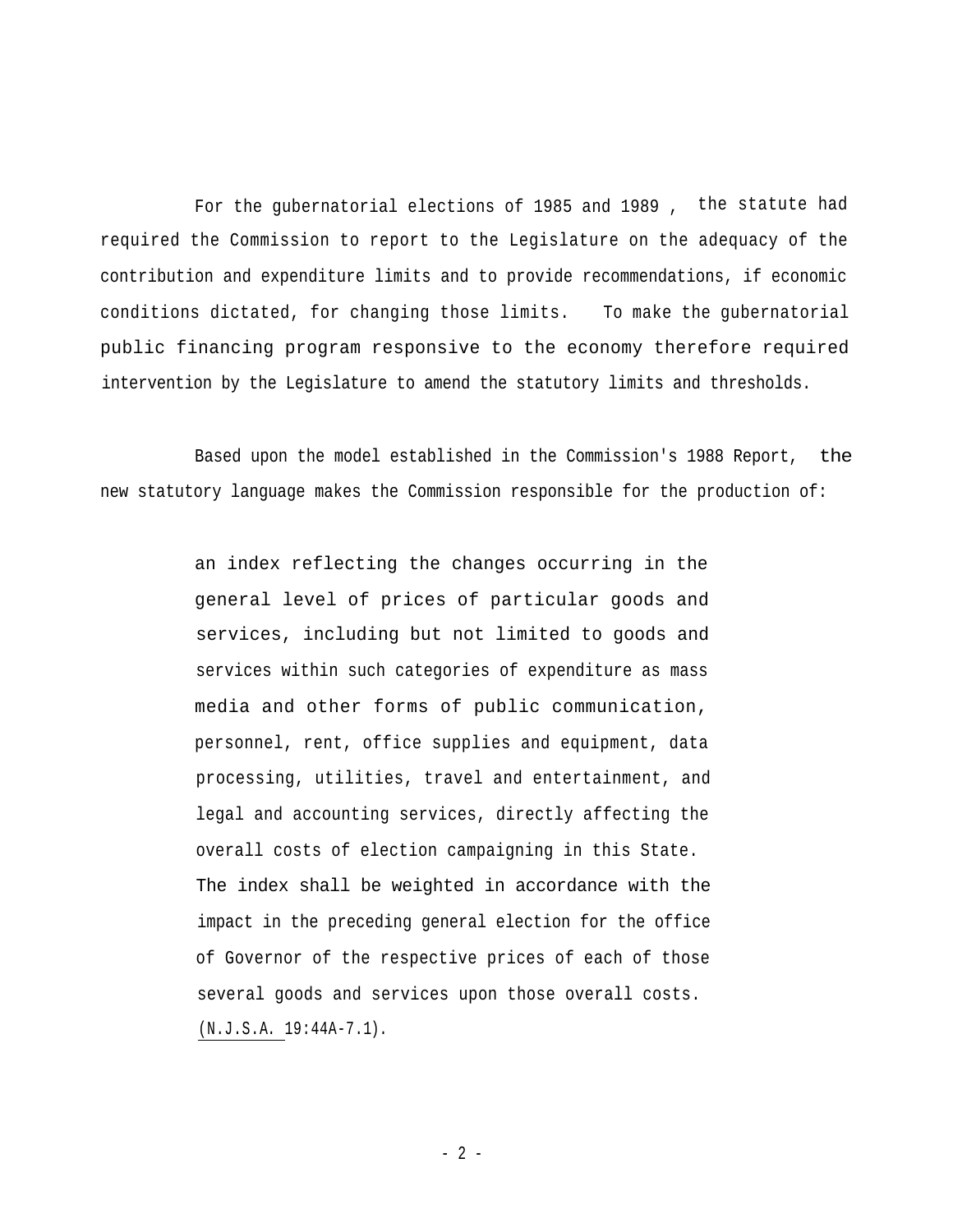The following limits and thresholds in the law are to be automatically adjusted by the new mechanism and will therefore reflect changes in the economy without relying upon legislative action prior to every publicly-financed gubernatorial election:

- the contribution limit,
- the primary and general election public funds caps,
- the candidate qualification threshold,
- the amount of private contributions within the qualification threshold which is not subject to match, and;
- the primary and general election expenditure limits.

This campaign cost index is a refinement of the prior Commission recommendation to adjust the law by the Consumer Price Index (CPI). Gubernatorial candidates are required to be advised by ELEC in December of the year before a gubernatorial election of the precise limits which their campaigns will be required to observe. The automatic adjustment process introduces certainty and financial responsiveness into the gubernatorial public financing cycle.

Pursuant to this new statutory mandate, and using the methodology described in the "Gubernatorial Cost Analysis Report" of June, 1988 , the Commission has determined that for the 1993 gubernatorial primary and general elections the campaign cost index multiplier will be 1.1791. Using established indices to measure the changes since the last gubernatorial election, the

- 3 -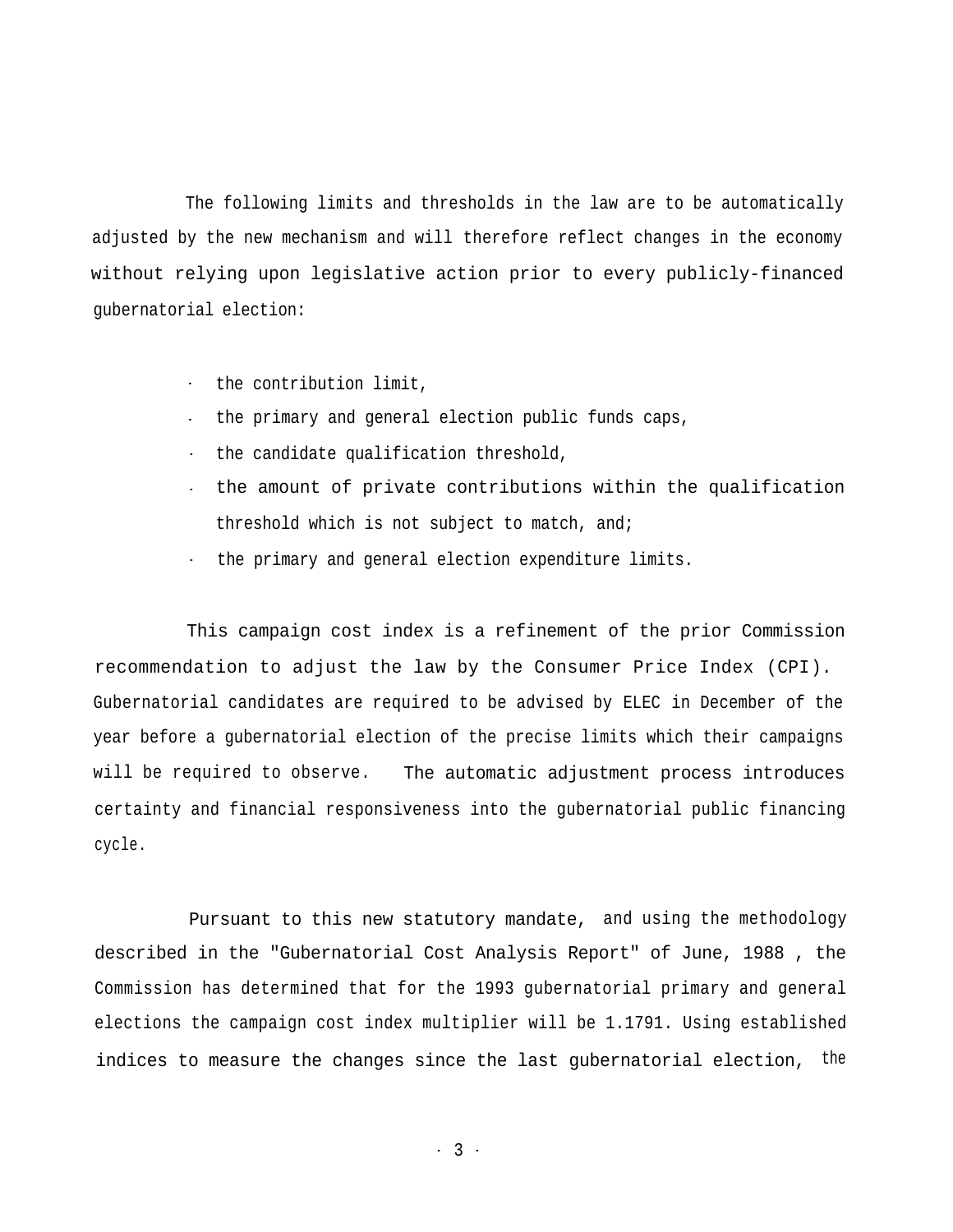Commission has therefore concluded that costs relevant to gubernatorial campaigns have risen in New Jersey by 17.91 percent in the period 1989 to 1993.

Applying the cost index to the various public financing thresholds and caps results in the following changes for 1993:

| Contribution Limit:<br>Qualification Threshold: | \$1,800.00<br>177,000.00 |
|-------------------------------------------------|--------------------------|
|                                                 |                          |
| Amount for which no                             |                          |
| public funds are awarded:                       | 59,000.00                |
| Primary Expenditure Limit:                      | 2,600,000.00             |
| Primary Public Fund Cap:                        | 1,600,000.00             |
| General Expenditure Limit:                      | 5,900,000.00             |
| General Public Fund Cap:                        | \$3,900,000.00           |

This report will describe the steps taken to determine the campaign cost index for 1993.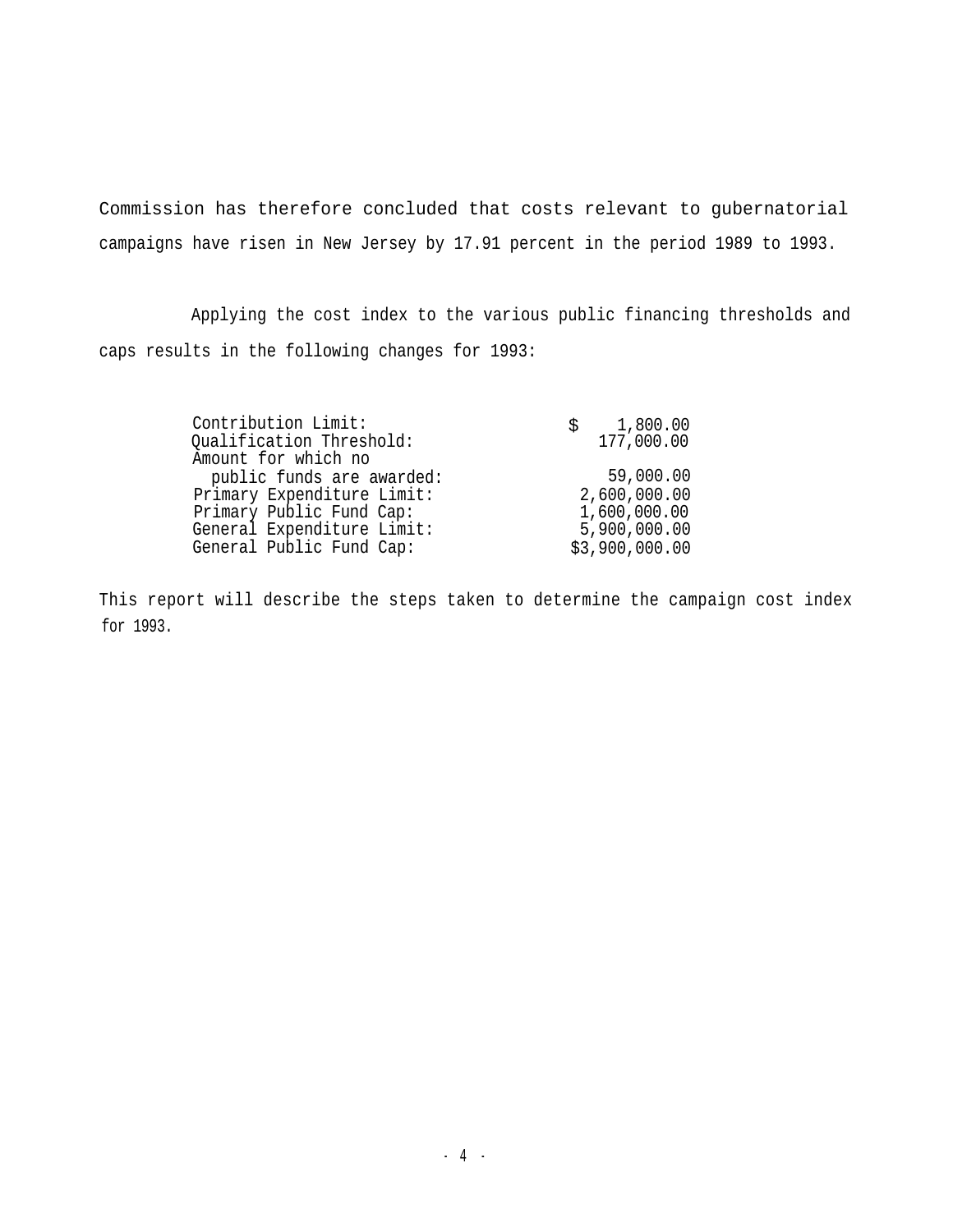# **THE GUBERNATORIAL CAMPAIGN AS CONSUMER: COMPONENTS OF THE INDEX**

Any attempt to measure or quantify the magnitude of change in costs associated with gubernatorial campaigning in order to produce a weighted, campaign cost index first requires that expenditure patterns of campaigns be analyzed. Each gubernatorial campaign is, after all, a consumer of goods and services whose purchases can be studied and quantified.

Data provided by gubernatorial campaigns since 1973 has enabled the Commission to examine their spending patterns and to identify trends in their behavior. Most notable has been the steady shift since 1973 to concentration of campaign spending on mass communications to voters and away from spending on administrative, travel, and fundraising goods and services (Table I). The New Jersey gubernatorial campaign consumer now spends approximately 80 percent of its campaign dollars on efforts to communicate its message to voters. In 1989, the campaign consumer spent less than 20 percent of total campaign funds on items other than mass communications (Table I).

More specifically, in 1989 the gubernatorial general election campaigns spent 76.6 percent of total campaign spending on the purchase of broadcast media time. This 1989 level of spending on media purchases was up from 72.8 percent in the 1985 general election (Table II). This purchasing behavior continued trends observed in 1984 and 1988 by the Commission:

- 5 -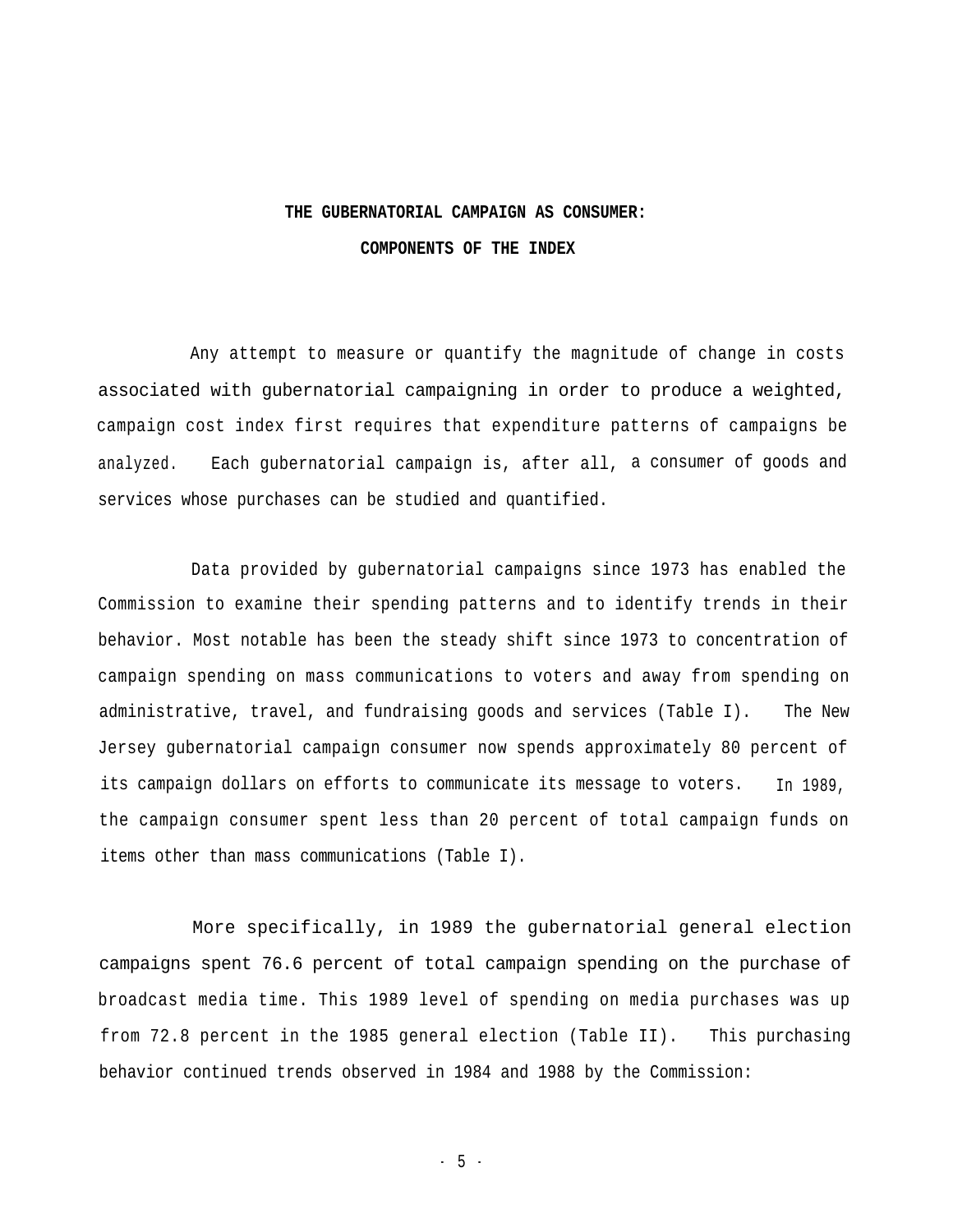The accent on spending for broadcast media has been increasingly evident since 1977. In fact, it was in this general election that spending on broadcast media first occupied a greater proportion of communications expenditures than all the other types of media expenditures combined. Needless to say, within this broad category of communications spending, a definite trend has emerged toward the use of television and radio and advertising to communicate the candidate's message to the voters.  $1$ 

The Commission had also noted the "near demise of the two print media, i.e. , newspapers and billboards, as vehicles for communicating the candidates' messages " and that the percentage of campaign spending on administration had experienced "a notable decrease" between 1973 and 1981. Evidence of these spending patterns continued in 1985 and 1989 gubernatorial general election campaign spending.

Analysis of the 1985 gubernatorial general election campaigns' spending demonstrated the existence of two key spending components , mass communications expenditures and other campaign costs. These components formed the basis of the weighted formula advanced in the 1988 "Gubernatorial Cost Analysis Report" for calculating the quadrennial change in gubernatorial campaign costs.  $3$  Similar analysis of spending by the 1989 gubernatorial general election campaigns revealed parallel spending patterns.<sup>4</sup>

- 6 -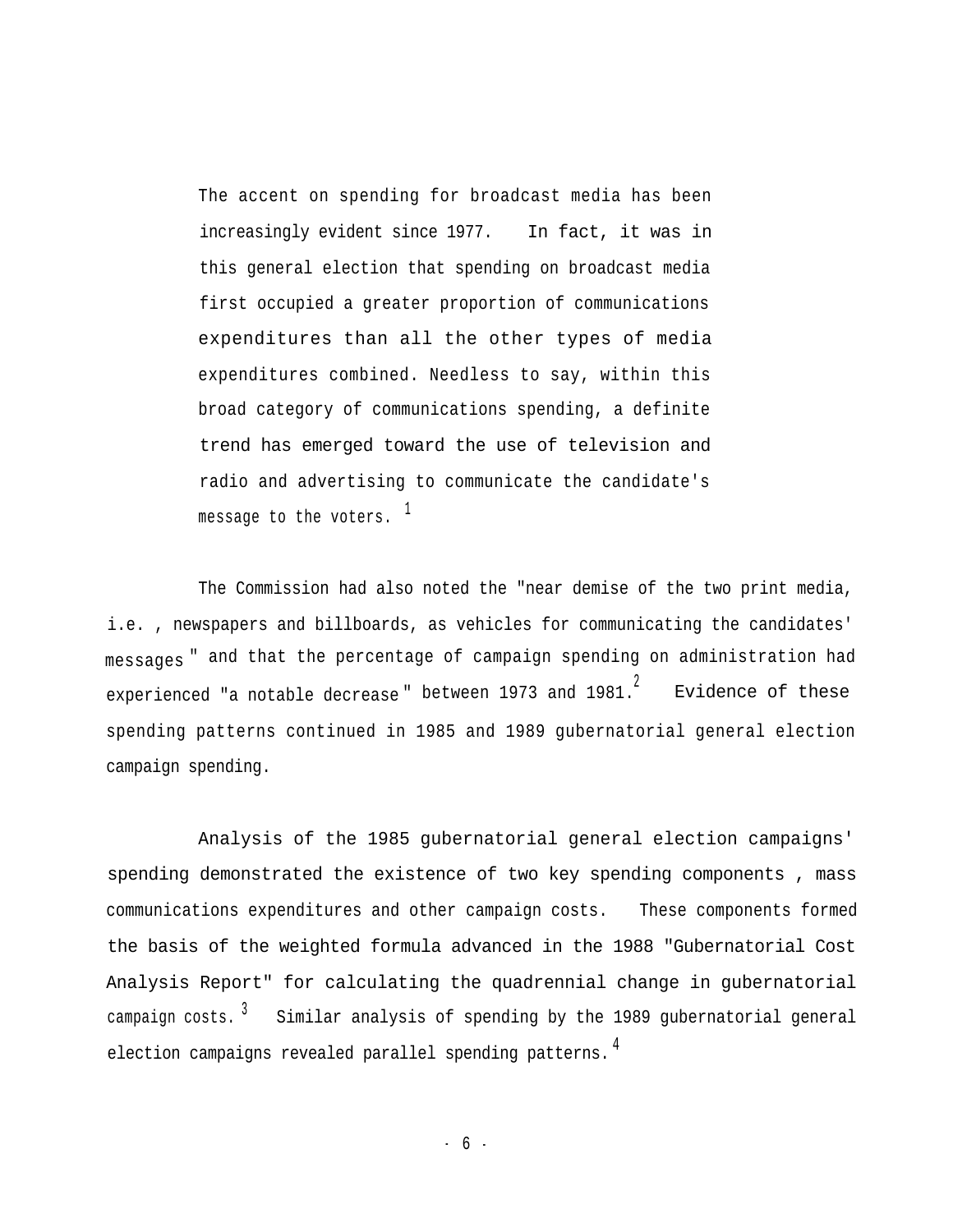Based upon the trends observed and the consistent behavior of the gubernatorial campaign consumers of 1985 and 1989, the Commission has assumed for the purpose of creating the campaign cost index for 1993, that the mix of mass communication and non-communication expenditures components for 1993 campaigns will be similar. The Commission has therefore used the mix of communication and non-communication expenditures exhibited in the 1989 gubernatorial general election as the basis for computing the campaign cost index:

| Mass communications expenditures: | 82 percent  |
|-----------------------------------|-------------|
| Other campaign expenditures:      | 18 percent  |
|                                   | 100 percent |

Having identified the magnitude of spending upon and therefore the relative importance of the two basic components of gubernatorial campaign spending, i.e. , communication costs and other campaign costs, the Commission next examined changes in costs of those elements in order to produce the campaign cost index for 1993 campaigns.

- 7 -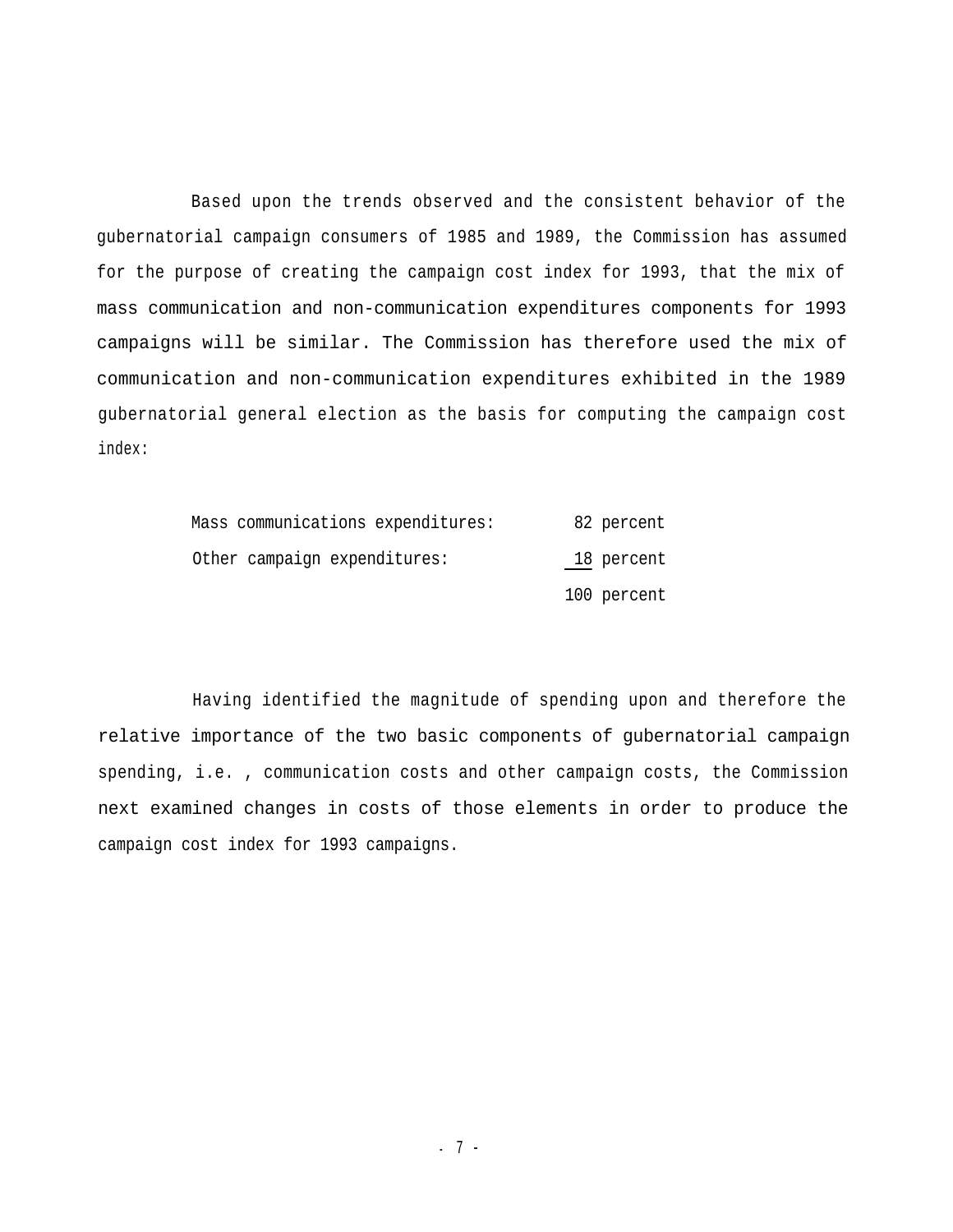#### **COST CHANGES: COMMUNICATION COMPONENT**

The New Jersey gubernatorial campaign consumer purchases a variety of media in its attempt to reach the New Jersey electorate. Of the 82 percent of total campaign expenditures devoted to mass communication, television and radio advertising and direct mail now account for very nearly all the communications component dollars spent by gubernatorial campaigns.

Therefore, in order to determine the magnitude of changes since 1989 of costs associated with the mass communication component of the campaign cost index, it was necessary to locate an established index of costs relevant to advertising in various media. Media advertising costs for television, radio, newspapers, magazines, outdoor media, and direct mail are compiled and indexed by McCann-Erickson, Inc. , New York City. McCann-Erickson has maintained 5 indices of advertising costs since 1945.

McCann-Erickson data formed the basis for the Commission's analysis and subsequent observations in both the 1984  $\ ^{6}$  and 1988 $^7$  gubernatorial campaign cost analyses that media costs were during the years 1981 to 1989 rising faster than the costs of other products purchased by the campaigns.

The McCann-Erickson Media Cost-Per-Thousand (CPM) Composite measures change in the cost to reach an audience of 1,000 individuals in eight media

- 8 -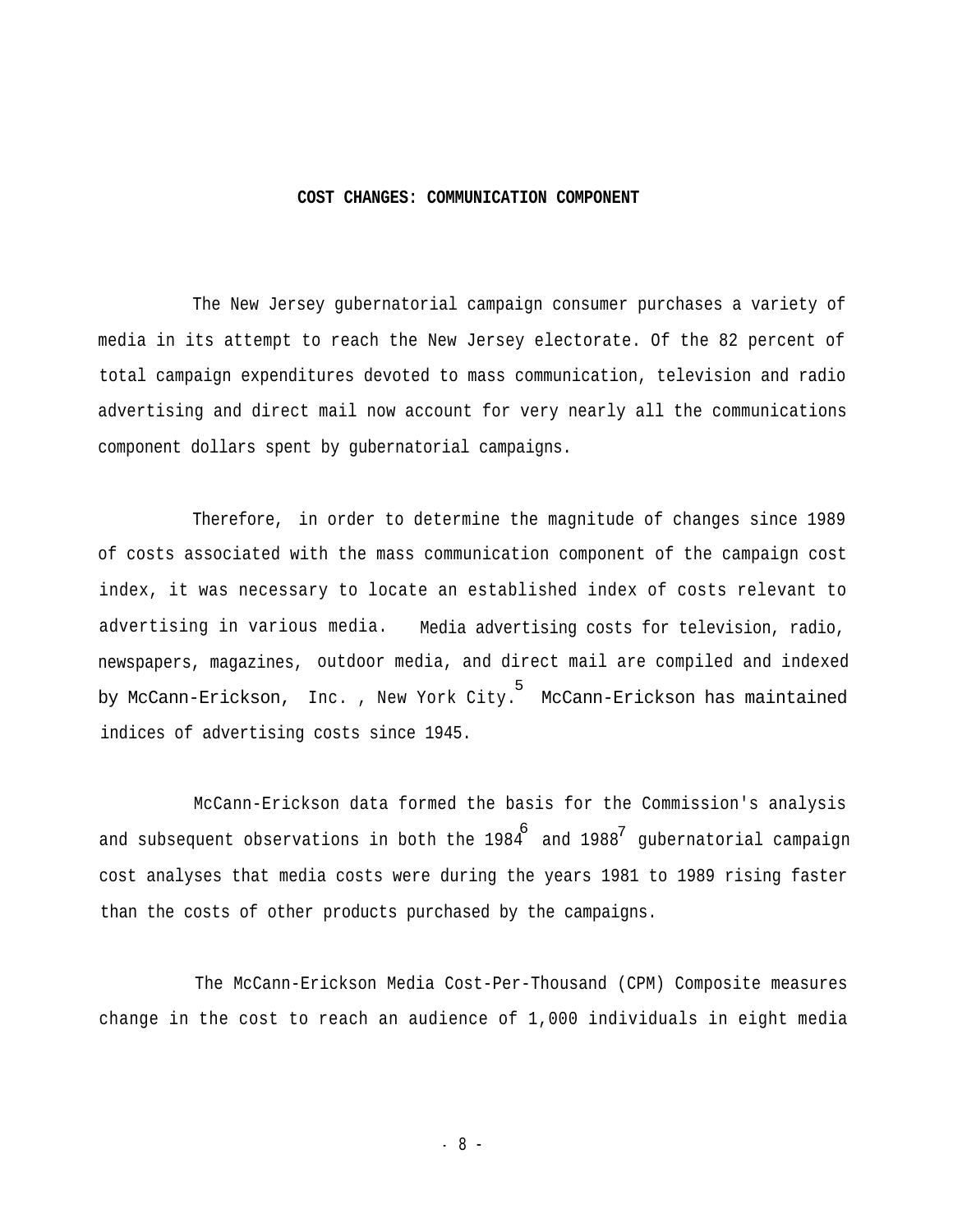relevant to statewide campaigns in New Jersey. $^{\rm 8}$  Further, it includes data for the New York and Philadelphia media markets.

Examination of the CPM Indexes for the period 1988 to 1992 indicates that media advertising costs are now rising at a much slower pace than in periods previously studied by the Commission. The media cost-per-thousand composite increased by 45.3 percent from 1981 to 1987, but by only 17.4 percent from 1988 to 1992 (Table III).

This 17.4 percent increase in the CPM was determined by the Commission to be an appropriate measure of change in mass communication costs necessary to New Jersey gubernatorial campaigns during the four-year period preceding the 1993 gubernatorial election.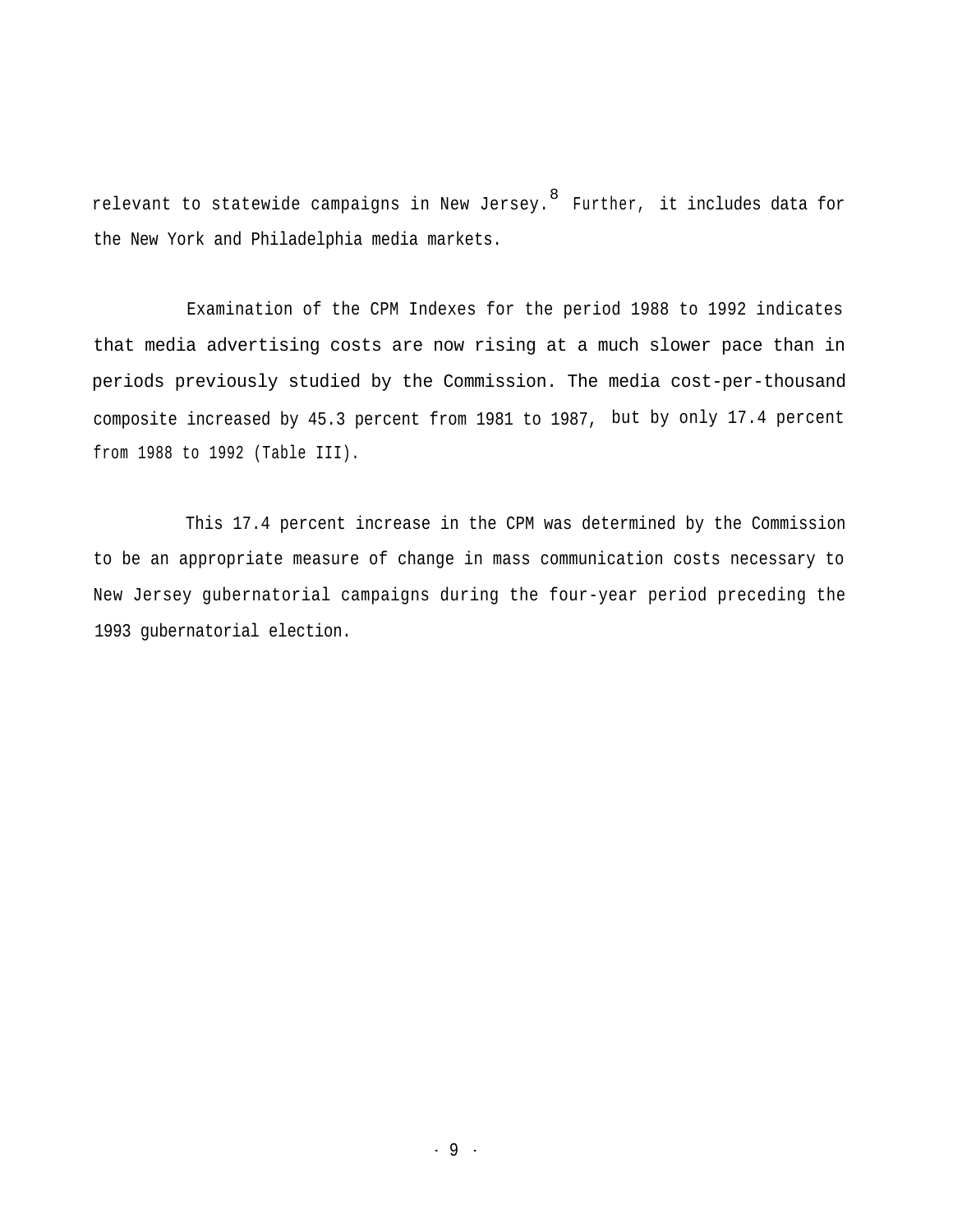#### **COST CHANGES: OTHER CAMPAIGN EXPENDITURES COMPONENT**

In its purchases of supplies, goods, and services, other than mass communications, the gubernatorial campaign is a consumer in a more familiar marketplace. Among other expenses, campaigns pay for: rent, utilities, travel, food, and beverages.

These items are part of the established "market basket " of goods and services whose prices are monitored in the Consumer Price Indexes (CPI) maintained by the United States Bureau of Labor Statistics (BLS). As defined by the BLS, the CPI measures the average change in prices over time for a fixed array, or "market basket," of goods and services purchased either by urban wage earners and clerical workers (CPI-W) or by all urban consumers (CPI-U). CPI-U, which covers approximately 80 percent of the total population,is more The representative of price changes in New Jersey than is the CPI-W which only covers data for 32 percent of the total population.

The United States Bureau of Labor Statistics samples prices of the "market basket " items in various geographic regions and publishes CPI results for those regions and for the entire United States. CPI data relevant to New Jersey are incorporated into statistics for two regions: New York - Northern New Jersey (NY/NJ) and Pennsylvania - New Jersey (PA/NJ).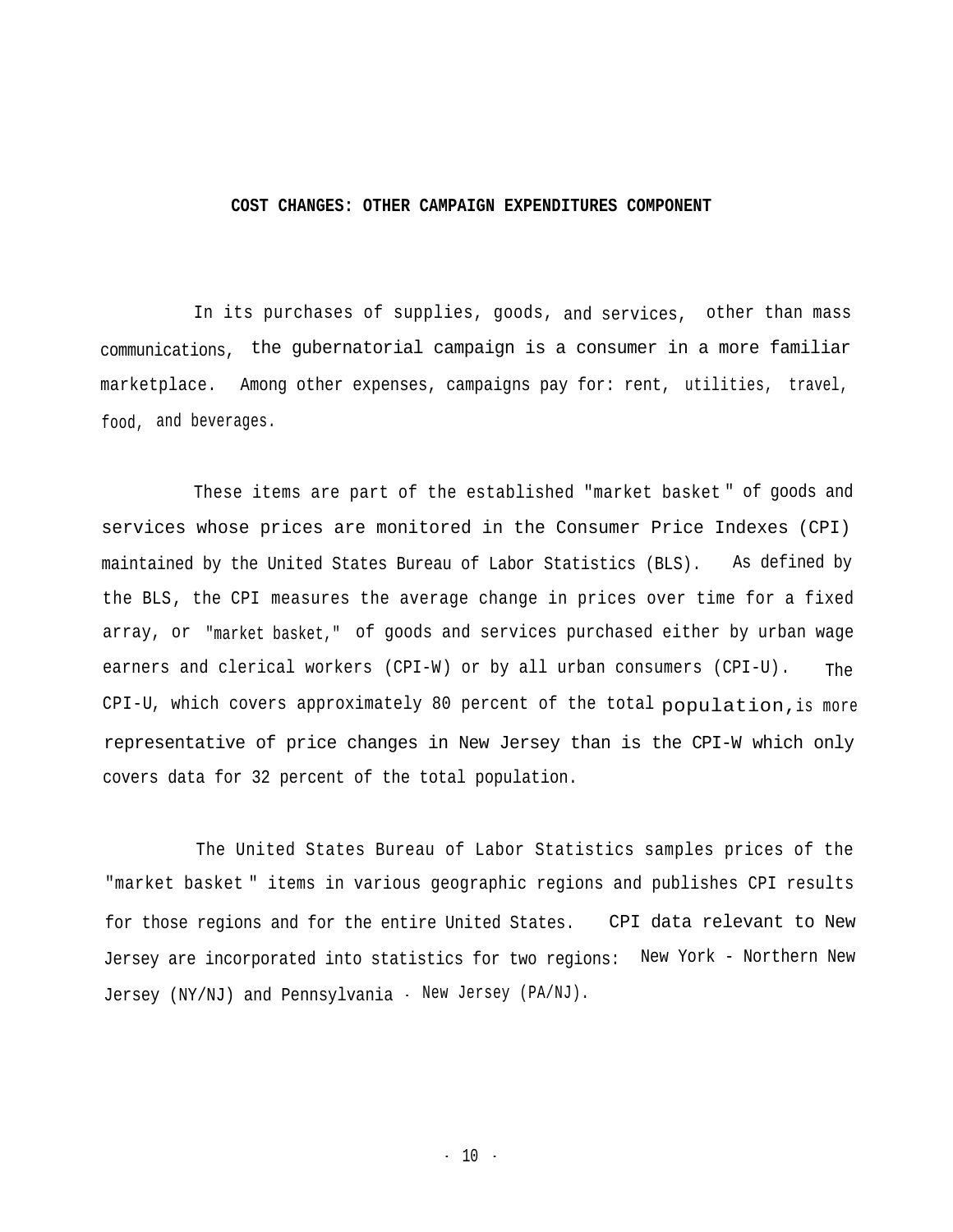CPI results are used as a standard measure of price increases or inflation, and have been used by the Commission in its analyses of campaign cost changes for items other than media. In the preparation of this report the Commission has therefore relied upon CPI data for the NY/NJ and PA/NJ regions to measure the change in the campaign cost index component for campaign expenditures other than communications. <sup>9</sup>

While month-to-month changes in the CPI are often published as a measure of inflation, a more accurate indication of inflation is provided by a comparison of the CPI from a given month in one year to the CPI for the same month in another year or years. The Commission therefore used the CPI index numbers for the months of December 1988 through 1991 for the NY/NJ and PA/NJ regions and used mathematically projected index numbers for December of 1992 to determine the percent increase in consumer prices for the two regions which included New Jersey (Table IV).

The percentage change in the two regional numbers was then weighted at a ratio of two-to-one to reflect the heavier population in the NY/NJ region. The 20.7 percent change in the Index Number for the period 1988 to 1992 for the New York/New Jersey region was multiplied by two and added to the 19.2 percent change in the Index Number for the same period in the Pennsylvania/New Jersey region. The result of 60.6 percent was divided by three (3) to yield the weighted CPI-U of 20.2 percent for all of New Jersey. The Commission therefore found that the resulting increase in the CPI-U in New Jersey for campaign costs other than mass communications was 20.2 percent.

- 11 -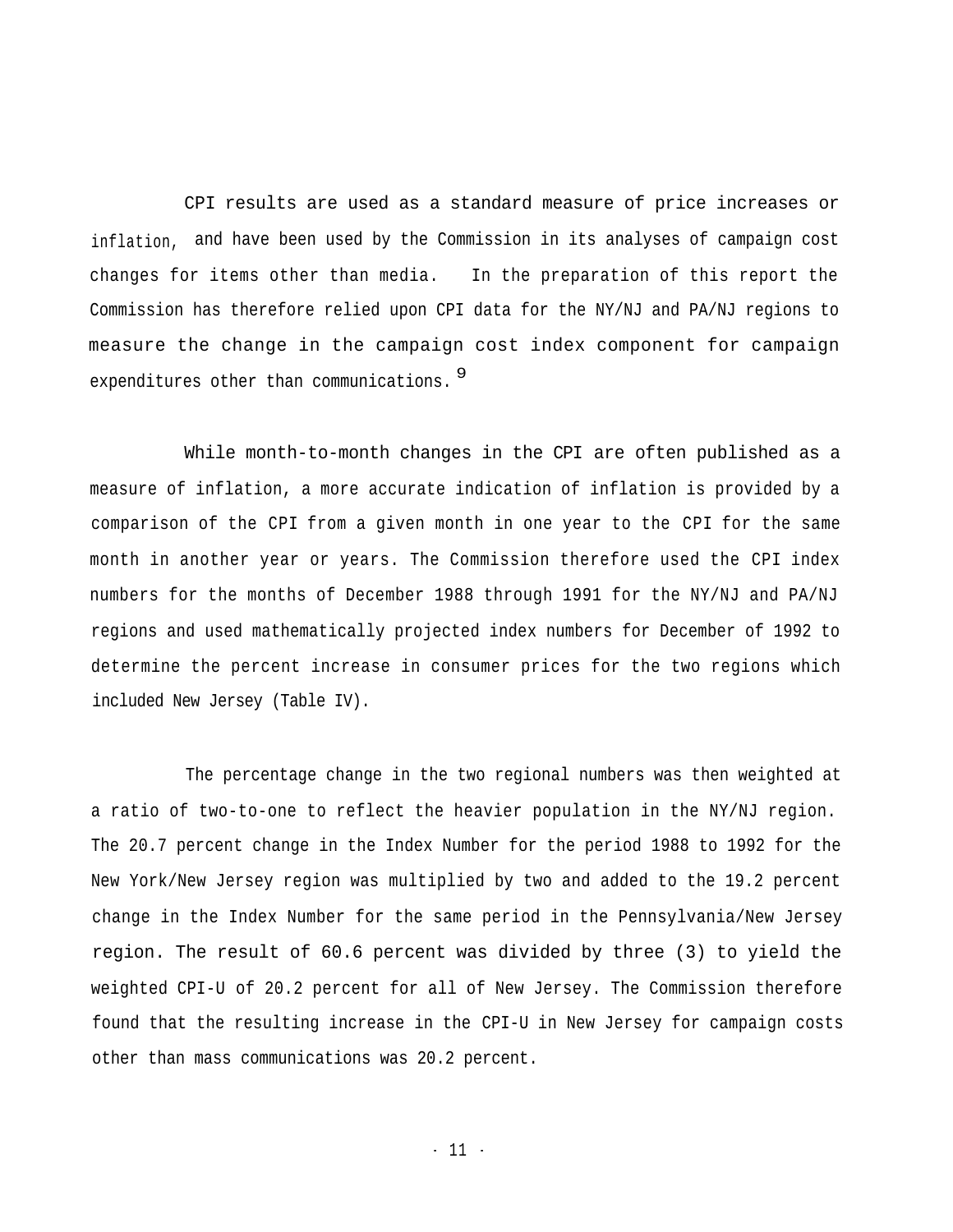#### **CALCULATION OF THE 1993 GUBERNATORIAL CAMPAIGN COST INDEX**

Having examined the existing indexes and determined the magnitude of change in costs for the two components of gubernatorial campaign spending, the Commission calculated the 1993 campaign cost index by applying the formula described in the June, 1988 "Gubernatorial Cost Analysis Report" $^{\rm 10}$  as follows:

1. The 17.4 percent increase in media costs was applied to the proportion of all 1989 general election expenditures on mass communications, or 82 percent, to yield a Campaign Cost Index communication cost component of 14.27  $(.82 \times 17.4 = 14.27).$ 

2 . The 20.2 percent increase in the CPI was applied to the proportion of all 1989 general election expenditures on other campaign items, or 18 percent, to yield a Campaign Cost Index component for other costs of 3.64 (.18 x  $20.2 - 3.64$ .

3. The components for mass communications (Step 1) and other costs (Step 2) were combined as follows to indicate that campaign costs in New Jersey increased by 17.91 percent: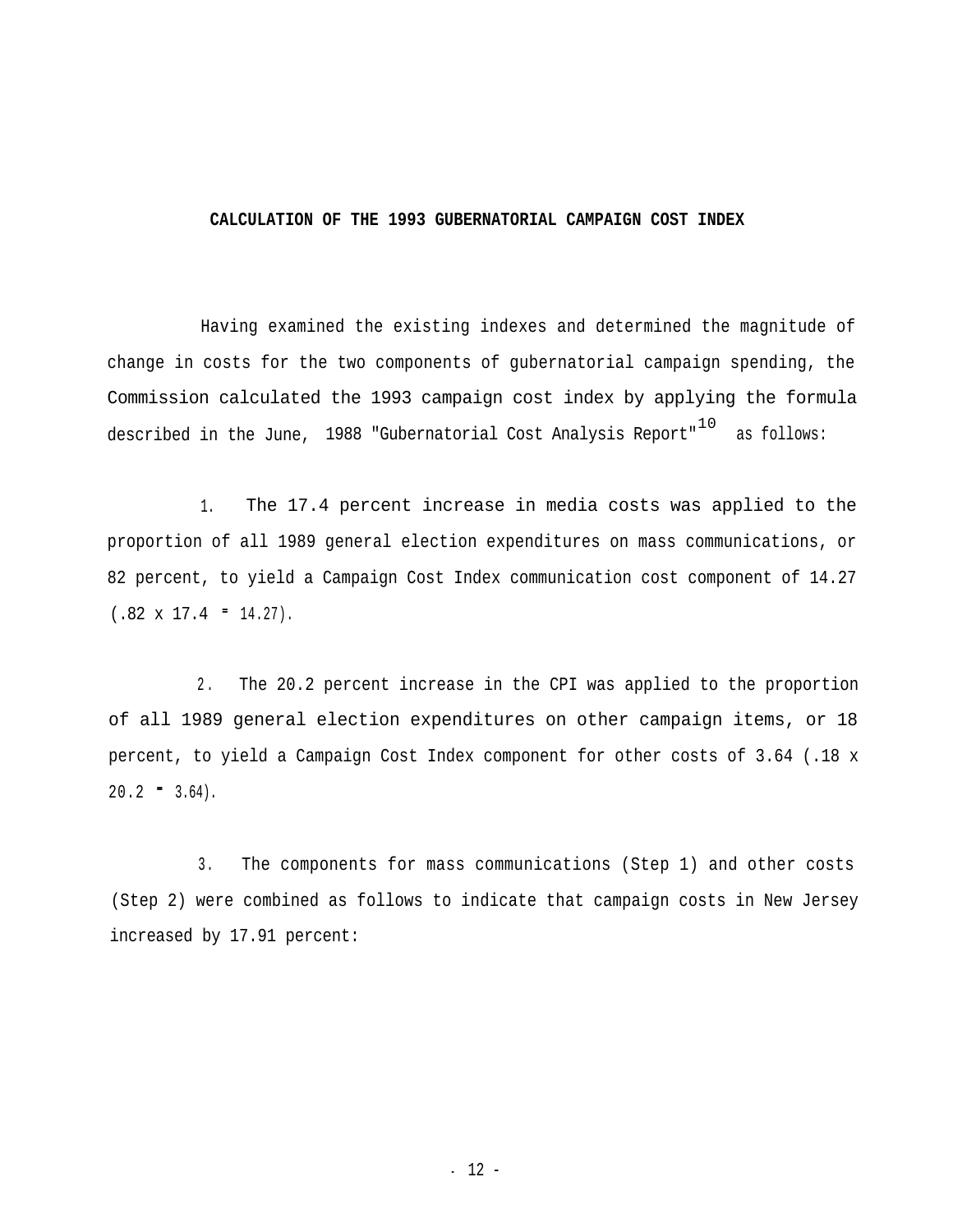| Expenditure<br>Category                       | % of 1989 General<br>Election Spending | Four-year change<br>in costs | Component of<br>Campaign Cost<br>Index |
|-----------------------------------------------|----------------------------------------|------------------------------|----------------------------------------|
| Mass communications:<br>Other campaign costs: | 82%<br>18%                             | 17.4<br>20.2<br>$=$          | 14.27<br>3.64                          |
|                                               |                                        | Campaign Cost Increase       | 17.91                                  |

The Commission therefore reports that the cost index multiplier for the limits and thresholds of the gubernatorial public financing program in 1993 is 1.1791. Applying the index to the public financing thresholds and caps, and rounding off the sum as required by a formula contained in the statute, results in the following statutorily required adjustments for 1993:

|                                                  |             | Cost                |                 | 1993               |
|--------------------------------------------------|-------------|---------------------|-----------------|--------------------|
|                                                  | 1989        | Index<br>Multiplier | Sum             | Rounded-off Figure |
| Contribution Limit:                              | 1,500<br>\$ | 1.1791              | 1, 768.65<br>\$ | 1,800.00<br>Ś      |
| Qualification Threshold:                         | 150,000     | 1.1791              | 176,865.00      | 177,000.00         |
| Amount for which no<br>public funds are awarded: | 50,000      | 1.1791              | 58,955.00       | 59,000.00          |
| Primary Expenditure Limit:                       | 2,200,000   | 1.1791              | 2,594,020.00    | 2,600,000.00       |
| Primary Public Fund Cap:                         | 1,350,000   | 1.1791              | 1,591,785.00    | 1,600,000.00       |
| General Expenditure Limit:                       | 5,000,000   | 1.1791              | 5,895,500.00    | 5,900,000.00       |
| General Public Fund Cap:                         | \$3,300,000 | 1.1791              | \$3,891,030.00  | \$3,900,000.00     |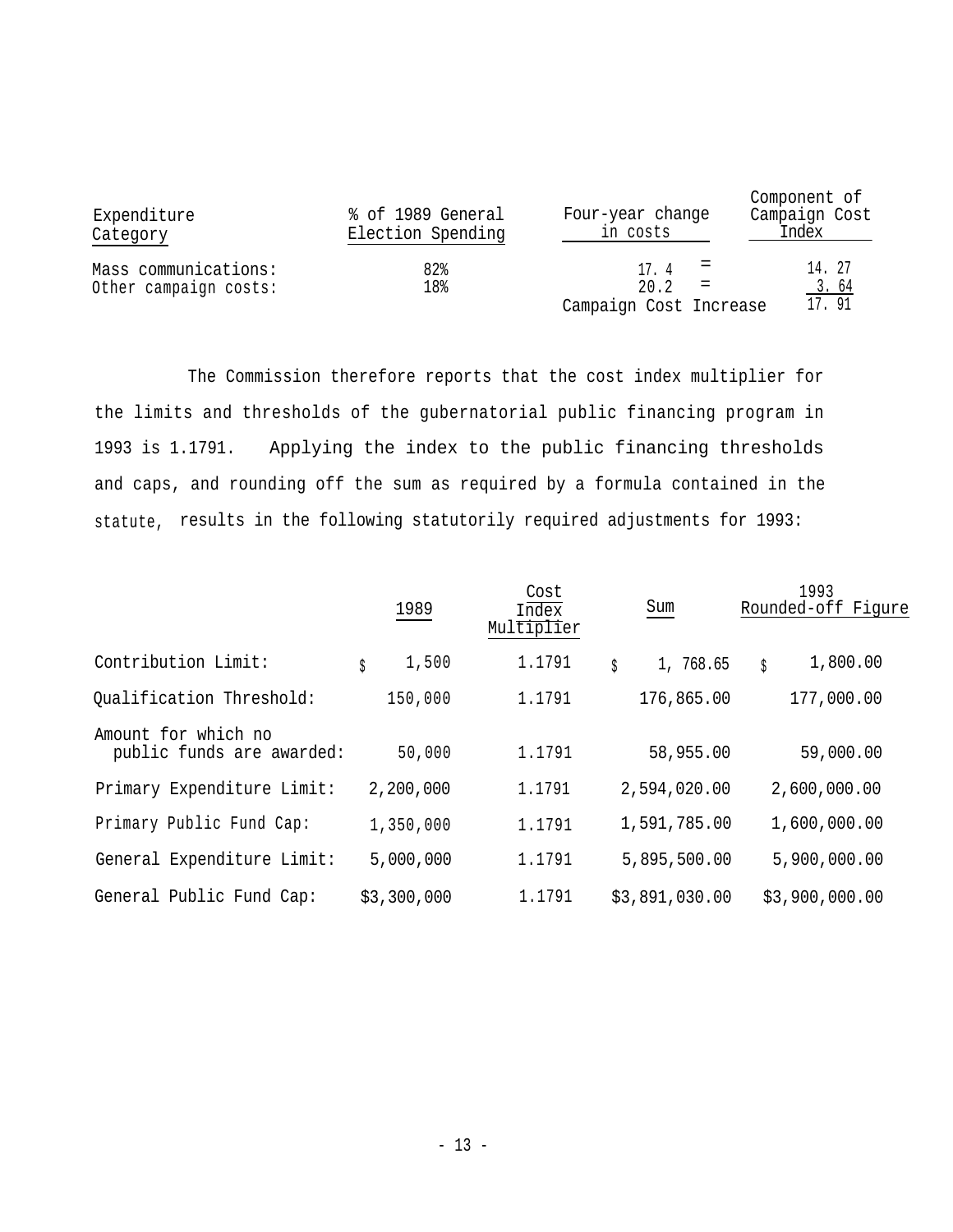#### **CONCLUSION**

The automatic adjustment process for the Gubernatorial Public Financing Program described in this report acknowledges that a gubernatorial campaign is a consumer making purchases in different markets which are subject to changes and pressures in the economy.

By being responsive to the economy and by advising potential candidates on a fixed date of the limits and thresholds of the Gubernatorial Public Financing Program, candidate participation is encouraged. The goals of Gubernatorial Public Financing in New Jersey are therefore advanced when certainty and financial responsiveness are introduced into the gubernatorial election process.

The Commission believes that the citizens of New Jersey have been well served by the Gubernatorial Public Financing Program and that the program is further enhanced by the gubernatorial campaign cost adjustment process.

The Commission recommended that the campaign cost adjustment process be undertaken and therefore welcomes the opportunity to produce this report.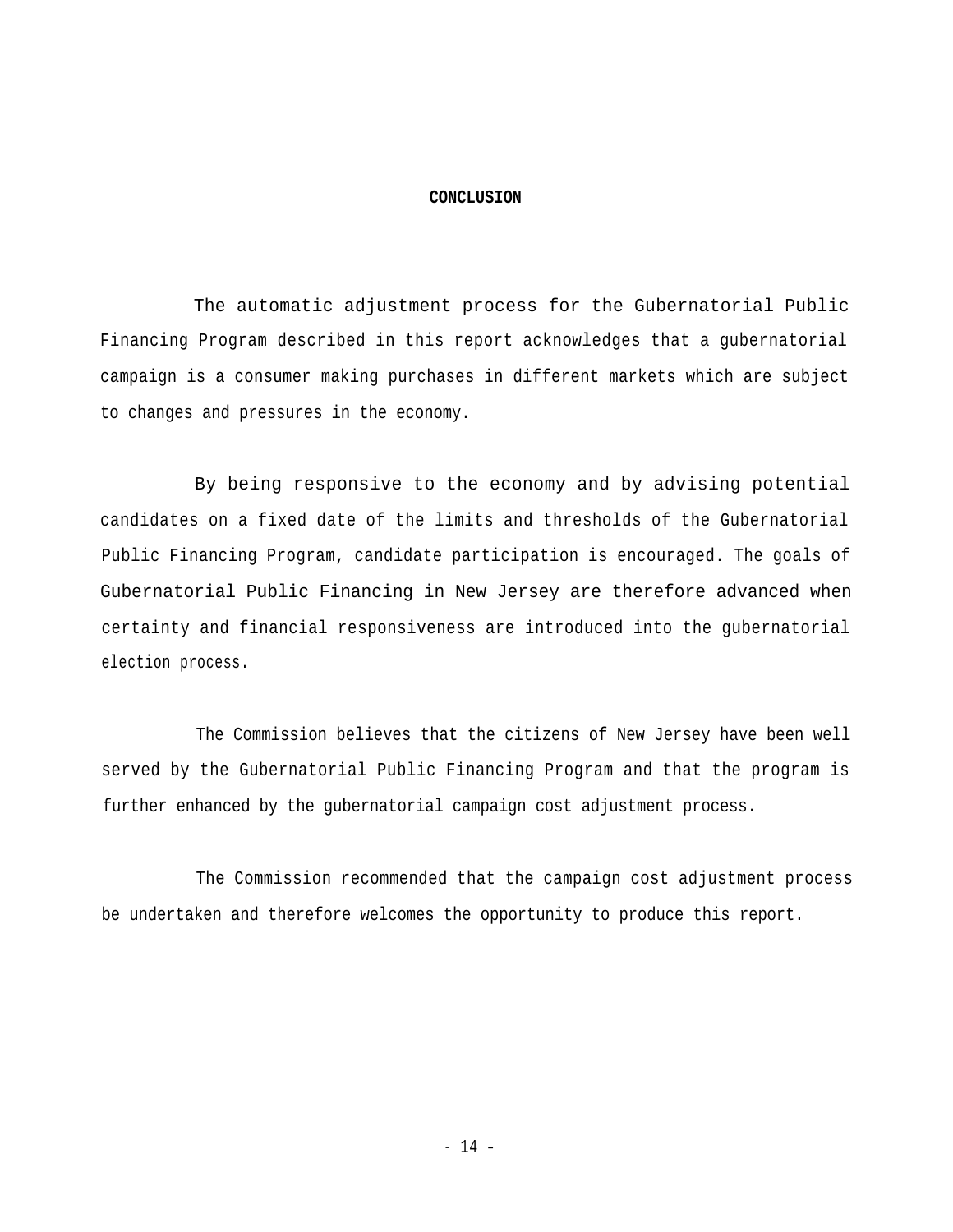#### **NOTES**

- *1. ELEC, "Gubernatorial Cost Analysis Report," (June, 1988) p. 9.*
- *ELEC, "Analysis of Costs of Election Campaigning and Recommendations for 2. Altering Contribution and Expenditure Limits for Gubernatorial Elections," (May, 1984) p. 6.*
- *<sup>3</sup> Op. cit., "Cost Analysis Report," p. 22.*
- *ELEC, "New Jersey Gubernatorial Public* Financing Revised: *1989 and Beyond," 4. (March, 1992) pp. 73-74.*
- *5. McCann-Erickson, Inc., 750 Third Avenue, New York City, New York, 10017.*
- *6. Op. cit., "Analysis of Costs of Election Campaigning," p. 8.*
- *7 . Op.cit., "Cost Analysis Report" p. 20.*
- *8. McCann-Erickson Media Cost-Per-Thousand Indexes, Table III, May, 1992.*
- *9 . United States Bureau of Labor Statistics Monthly Index Numbers All Urban Consumers, as maintained by New Jersey Department of Commerce, Office of Economic Research, Trenton, New Jersey.*
- *10. Op. cit., "Cost Analysis Report," p. 23.*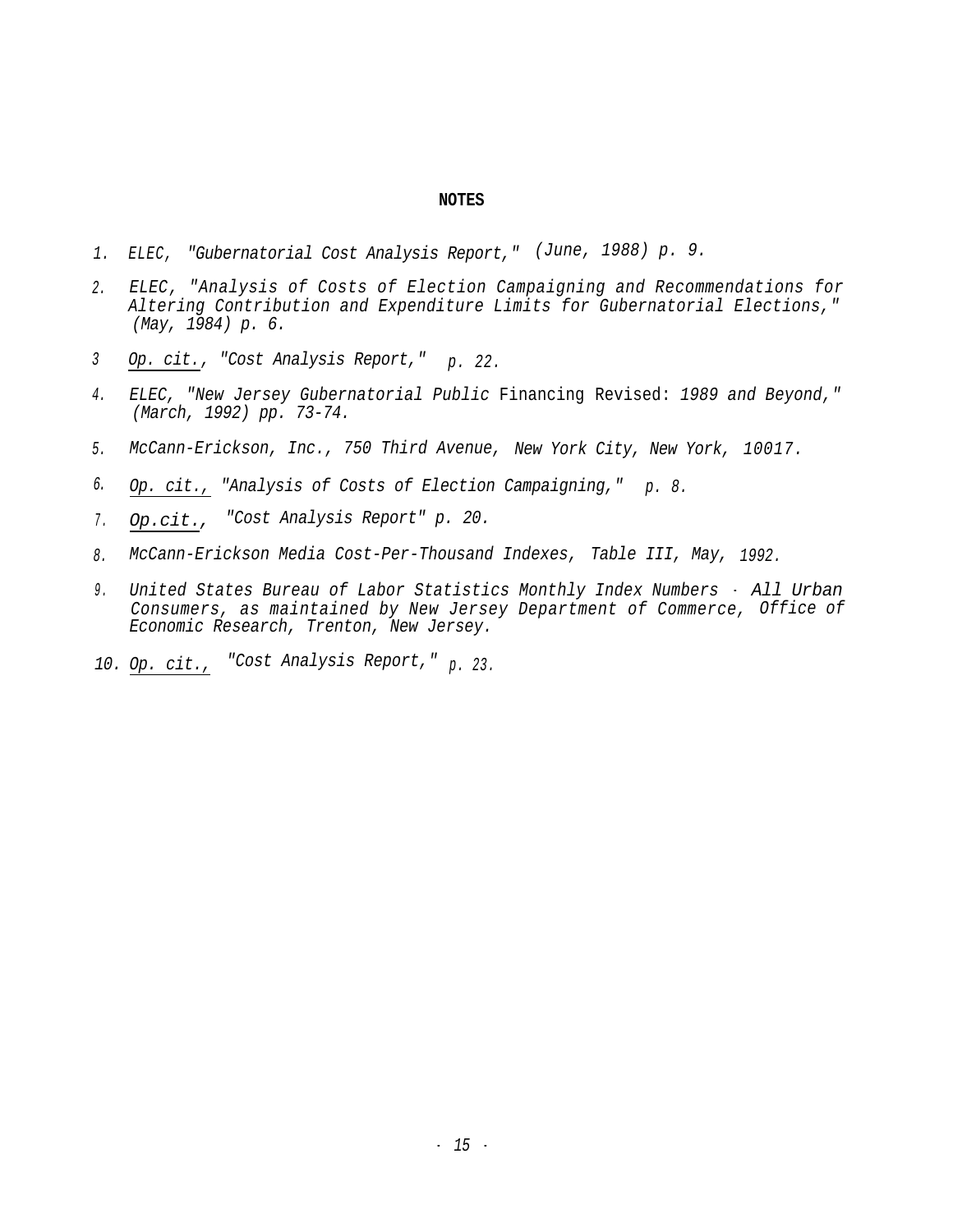#### *TABLE I*

|  | Major Expenditure Components as a Percentage of |  |  |                                                                        |
|--|-------------------------------------------------|--|--|------------------------------------------------------------------------|
|  |                                                 |  |  | Total Campaign Expenditures: 1973-1989 Gubernatorial General Elections |

| Mass communication                                                           | 1973  | <u> 1977 </u> | <u> 1981</u> | <u> 1985</u> | 1989  |
|------------------------------------------------------------------------------|-------|---------------|--------------|--------------|-------|
| Expenditures                                                                 | 53.1% | 62.3%         | 76.0%        | 83.9%        | 81.9% |
| Other Expenditures<br>(Including Administration,<br>Travel, and Fundraising) | 46.9% | 37.0%         | 24.3%        | 15.8%        | 18.0% |

NOTE: Percentages may not total 100.0 because of rounding

*Source: New Jersey Election Law Enforcement Commission, "New Jersey Gubernatorial Public Financing Revised: 1989 and Beyond," Table X, p. 90, "New Jersey Public Financing: 1985 Gubernatorial Elections, Jersey Public Financing: 1981 Gubernatorial Elections," "Table K, P. 44, and "New Table 6.1, p. 6.7.*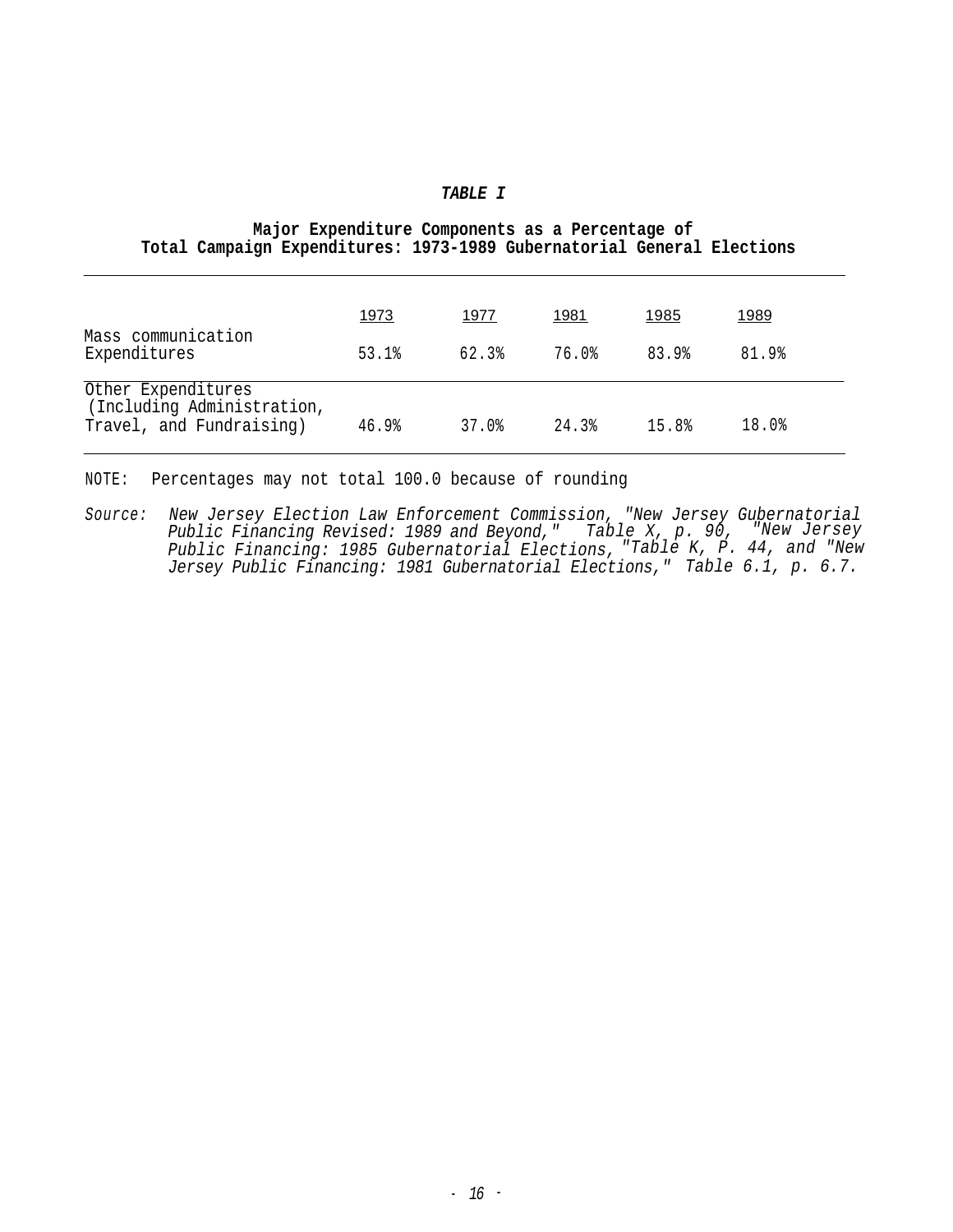#### *TABLE II*

|                                                   |    | 1985 General-Total |           | 1989 General-Total        |       |  |
|---------------------------------------------------|----|--------------------|-----------|---------------------------|-------|--|
| Type of Expenditure                               |    | Net                | Net %     | Net                       | Net % |  |
| Expenditures Exempt from Limit:                   |    |                    |           |                           |       |  |
| Candidate Travel                                  | \$ | 18,984.50          | 0.4       | 194, 323.38<br>$\ddot{S}$ | 1.8   |  |
| Food and Beverage/Fundraising                     |    | 41,292.92          | 1.0       | 163,626.93                | 1.5   |  |
| Election Night Activities                         |    | 10,177.95          | 0.2       | 95,502.34                 | 0.9   |  |
| Compliance-Legal/Accounting                       |    | 111,635.96         | 2.6       | 503,687.20                | 4.5   |  |
| Total Expenditures Exempt from Limit:             | \$ | 182,091.33         | 4.3       | 957,139.85<br>$\ddot{S}$  | 8.7   |  |
| Expenditures Subject to Limit:<br>Administration: |    |                    |           |                           |       |  |
| Telephone                                         |    | 32,635.53          | 0.8       | 81,305.46                 | 0.7   |  |
| Personnel/Taxes                                   | \$ | 158,931.84 3.8     |           | Ś.<br>602,125.77          | 5.5   |  |
| Other                                             |    | 294,201.39 6.9     |           | 333,868.29                | 3.1   |  |
| Total Administration                              |    | 485,768.768        | 11.5      |                           | 9.3   |  |
|                                                   | \$ |                    |           | \$1,017,299.52            |       |  |
| Communication:                                    |    |                    |           |                           |       |  |
| Media Time                                        |    | \$3,082,045.19     | 72.8      | \$8,380,700.00            | 76.6  |  |
| Advertising Production                            |    | 419,384.02         | 9.9       | 520,354.79                | 4.8   |  |
| Newspaper Advertising                             |    | 2,210.29           | 0.1       | 12,627.99                 | 0.1   |  |
| Billboards                                        |    | $3, 204.30$ 0.1    |           | 0.0                       | 0.0   |  |
| Printing Literature                               |    | 41,794.48          | 1.0       | 33 ,777.11                | 0.3   |  |
| Mailing Literature                                |    | 6,736.34           | 0.2       | 16,641.90                 | 0.2   |  |
| Total Communication Expenditures                  |    | \$3,555,374.62     | 83.9      | \$8,964,101.79            | 81.9  |  |
|                                                   |    |                    |           |                           |       |  |
| Total Expenditures by Others <sup>*</sup>         |    | 11,949.55          | .03       | 4,268.44                  | 0.0   |  |
| Total Expenditures Subject to Limit               |    | \$4,053,092.93     | $95.7***$ | $$9,985,669.75$ ***       | 91.3  |  |
| Total Campaign Expenditures                       |    | \$4,235,184.26     | 100.0     | \$10,942,809.60           | 100.0 |  |

### **Comparison of Expenditures by Type of Expenditure (Net) for 1985 and 1989 General Election Gubernatorial Publicly-Funded Candidates**

SOURCE: *New Jersey Election Law Enforcement Commission, "New Jersey Gubernatorial Public Financing Revised: 1989 and Beyond," Table X, p. 90 and "New Jersey Public Financing: 1985 Gubernatorial Elections," Table K, p.44.*

*"In-kind" contributions* \*

*The 1985 general election expenditure limit was \$2,252,503.40 per candidate* \*\* \*\*\* *The 1989 general election expenditure limit was \$5,000,000.00 per candidate*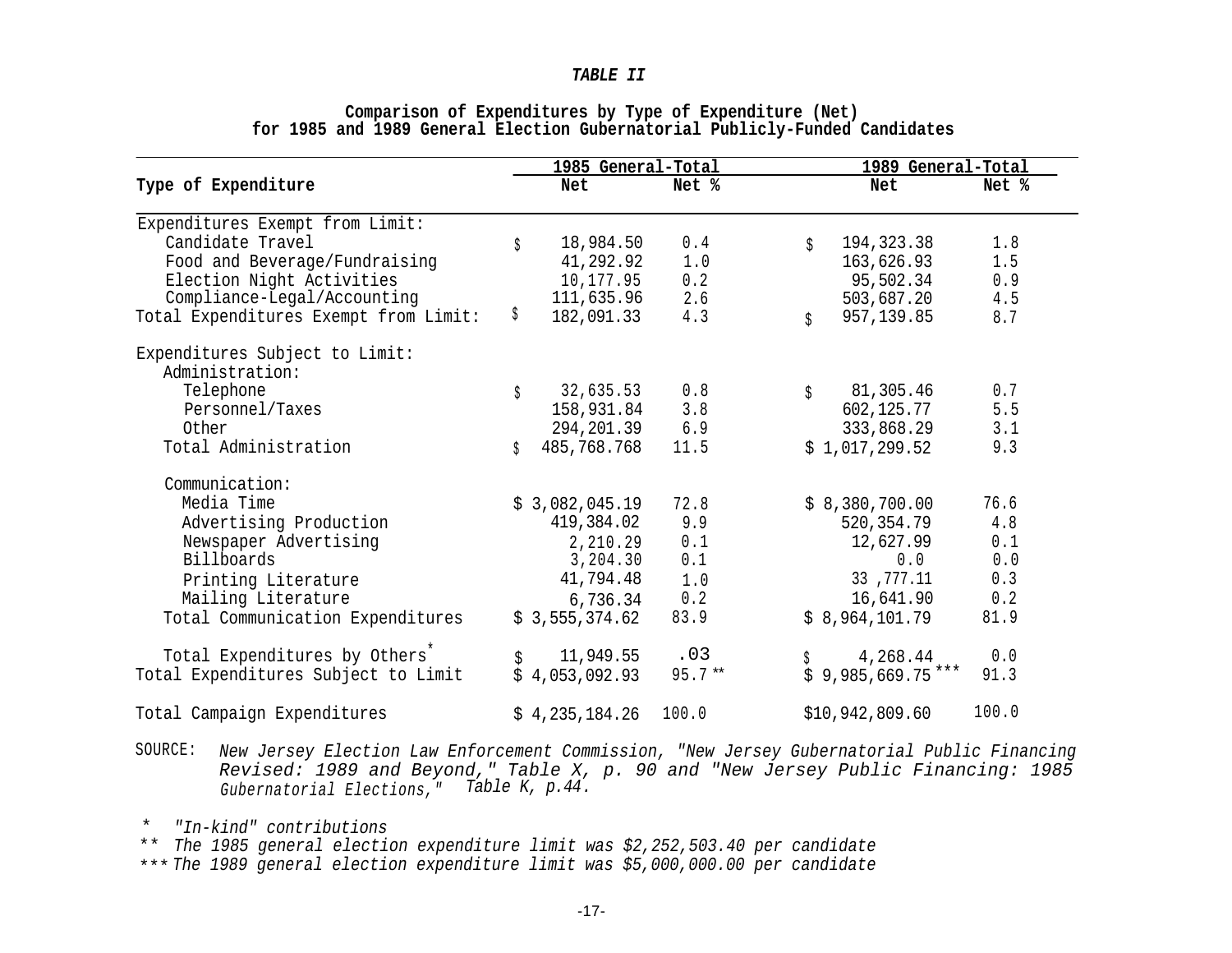## **TABLE III**

| Cost-Per-Thousand |                                         |  |  |  |  |  |
|-------------------|-----------------------------------------|--|--|--|--|--|
|                   | Mass Communication Percentage Increases |  |  |  |  |  |

| Media Type                                                   | 1981-1987 Percentage<br>Increase | 1988-1992 Percentage<br>Increase |
|--------------------------------------------------------------|----------------------------------|----------------------------------|
| Broadcast                                                    |                                  |                                  |
| - Network TV<br>- Spot TV<br>- Network Radio<br>- Spot Radio | 66.7<br>54.2<br>41.7<br>29.9     | 13.2<br>12.9<br>19.1<br>12.1     |
| Print                                                        |                                  |                                  |
| - Newspapers<br>- Magazines<br>- Outdoor<br>- Direct Mail    | 56.0<br>48.2<br>44.7<br>20.7     | 19.3<br>28.2<br>9.4<br>20.0      |
| Composite                                                    | 45.3                             | 17.4                             |

*Based on national and local budgets in all eight media* \*

*Source: McCann-Erickson Cost Indexes (May, 1992), Table III, Media Cost-Per-Thousand Indexes*

-18-